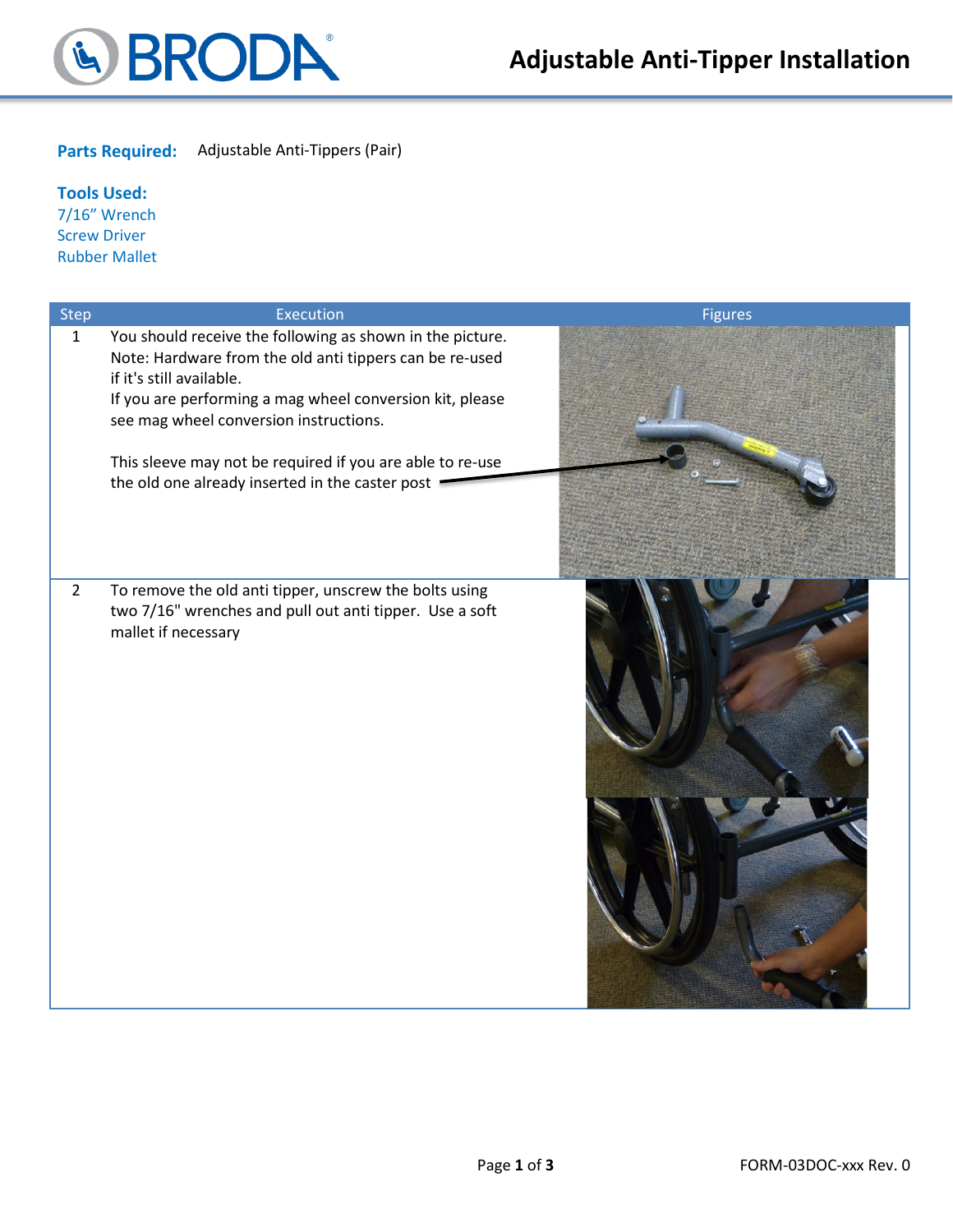## **Adjustable Anti-Tipper Installation**